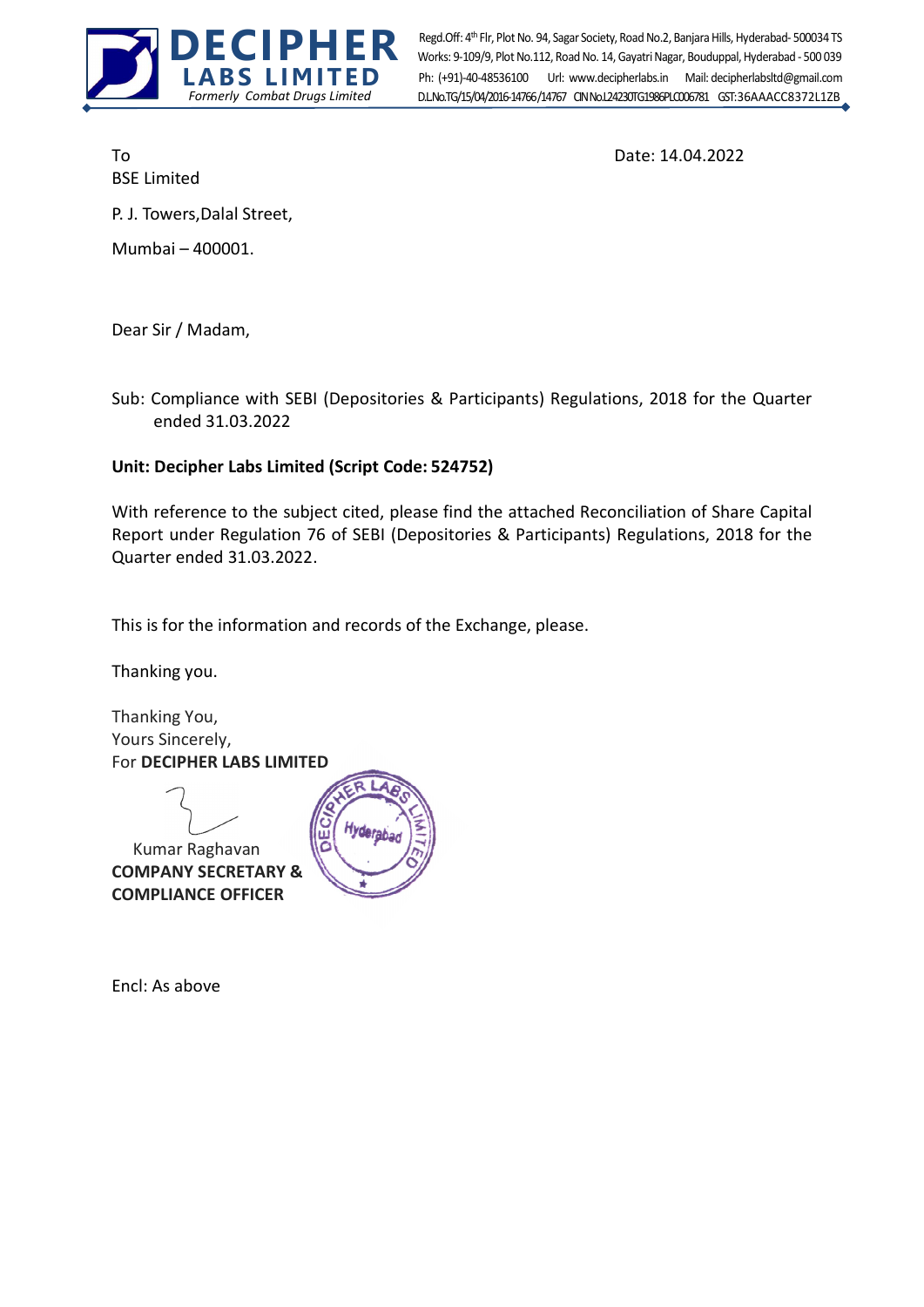**BS S.S. Reddy & Associates**<br>Practicing Company Secretaries

| RECONCILIATION OF SHARE CAPITAL AUDIT |                                                                     |        |                                                   |                        |                          |            |                            |  |
|---------------------------------------|---------------------------------------------------------------------|--------|---------------------------------------------------|------------------------|--------------------------|------------|----------------------------|--|
| 1.                                    | For the Quarter ended                                               |        | 31st March, 2022                                  |                        |                          |            |                            |  |
| 2.                                    | <b>ISIN</b>                                                         |        | <b>INE643N01012</b>                               |                        |                          |            |                            |  |
| 3 <sub>1</sub>                        | Face Value                                                          |        | $Rs. 10/-$                                        |                        |                          |            |                            |  |
| 4.                                    | Name of the Company                                                 |        | <b>DECIPHER LABS LIMITED</b>                      |                        |                          |            |                            |  |
| 5.                                    | Registered Office of the Company                                    |        | 4th Floor, Plot No. 94, Sagar Society,            |                        |                          |            |                            |  |
|                                       |                                                                     |        | Banjara Hills, Road no. 2, Hyderabad<br>$-500034$ |                        |                          |            |                            |  |
| 6.                                    | Correspondence Address                                              |        | 4th Floor, Plot No. 94, Sagar Society,            |                        |                          |            |                            |  |
|                                       |                                                                     |        | Banjara Hills, Road no. 2, Hyderabad<br>$-500034$ |                        |                          |            |                            |  |
| 7.                                    | Telephone & Fax Numbers                                             |        |                                                   |                        | Ph: 040 - 48536100       |            |                            |  |
|                                       |                                                                     |        | Fax: $040 - 48536100$                             |                        |                          |            |                            |  |
| 8.                                    | E-mail Address                                                      |        | info@decipherlabs.in                              |                        |                          |            |                            |  |
|                                       |                                                                     |        |                                                   |                        | cs@decipherlabs.com      |            |                            |  |
| 9.                                    | Name of the Stock Exchanges where the Company                       |        | <b>BSE</b> Limited                                |                        |                          |            |                            |  |
|                                       | Securities are listed                                               |        |                                                   |                        |                          |            |                            |  |
| 10.                                   | <b>Issued Capital</b>                                               |        |                                                   |                        | 101,00,000 Equity Shares |            |                            |  |
|                                       |                                                                     |        |                                                   |                        | No. of Shares            |            | As a % of issued           |  |
|                                       |                                                                     |        | Capital                                           |                        |                          |            |                            |  |
| 11.                                   | <b>Listed Capital</b>                                               |        |                                                   |                        |                          | 101,00,000 | 100.00                     |  |
| 12.                                   | Held in Dematerialised form in CDSL                                 |        | 72,02,044<br>71.31                                |                        |                          |            |                            |  |
| 13.                                   | Held in Dematerialised form in NSDL                                 |        | 22,63,548<br>22.41                                |                        |                          |            |                            |  |
| 14.                                   | Held in Physical form                                               |        | 6,34,408<br>6.28                                  |                        |                          |            |                            |  |
| 15.                                   | Total No of Shares $(12+13+14)$                                     |        |                                                   | 101,00,000             | 100.00                   |            |                            |  |
| 16.                                   | Reason for difference if any between (10 & 11), (10 &<br>15)(11&15) |        | Nil                                               |                        |                          |            |                            |  |
| 17.                                   | Certifying the details of changes in share capital                  |        |                                                   |                        |                          |            |                            |  |
|                                       | during the quarter under consideration                              |        | Nil.                                              |                        |                          |            |                            |  |
|                                       | Particulars                                                         | No. of | Applied/                                          | <b>Listed on Stock</b> | Whether                  | Whether    |                            |  |
|                                       |                                                                     | shares | Not                                               | exchanges(Specify      | intimated                | intimated  | principle<br>In            |  |
|                                       |                                                                     |        | Applied                                           | names)                 | to CDSL                  | to NSDL    | approval<br>for<br>pending |  |
|                                       |                                                                     |        | for                                               |                        |                          |            | SE(specify                 |  |
|                                       |                                                                     |        | listing                                           |                        |                          |            | names)                     |  |
|                                       |                                                                     | Nil    |                                                   |                        |                          |            |                            |  |
| 18.                                   | Register of Members is updated (Yes/No) if not                      |        | Yes                                               |                        |                          |            |                            |  |
|                                       | updated up to which date                                            |        |                                                   |                        |                          |            |                            |  |

Plot No. 8-2-603/23/3 & 8-2-603/23, 15, 2nd Floor, HSR Summit, Banjara Hills, Road No. 10, Beside No. 1 News Channel office,<br>Hyderabad - 500034. Mobile: 9866253999 E-mail: ssrfcs@gmail.com